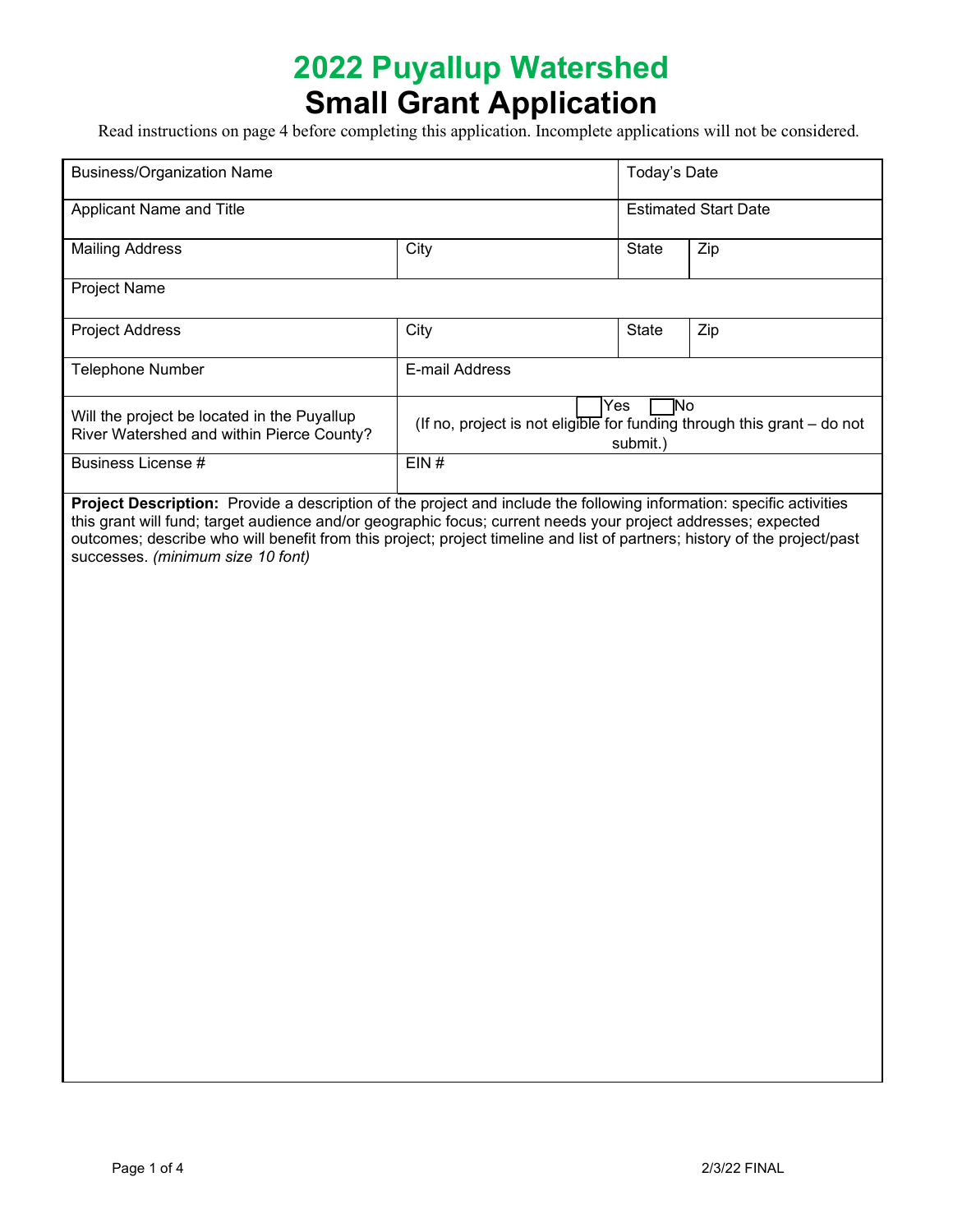| <b>Total Project Cost</b>                                                                                                                           | <b>Grant Funds Requested</b> |  |  |
|-----------------------------------------------------------------------------------------------------------------------------------------------------|------------------------------|--|--|
| If there is a difference between Total Cost and Funds Requested, are there other funding sources? If yes, please list<br>funding amount and source. |                              |  |  |
|                                                                                                                                                     |                              |  |  |
|                                                                                                                                                     |                              |  |  |
| Budget: Please describe how the money will be used. Use a separate sheet if necessary.                                                              |                              |  |  |
| a. Equipment (name item, per item cost, and number)                                                                                                 |                              |  |  |
|                                                                                                                                                     |                              |  |  |
| b. Materials (name material, per item cost, and number)                                                                                             |                              |  |  |
|                                                                                                                                                     |                              |  |  |
|                                                                                                                                                     |                              |  |  |
| c. Rental (item, cost, and length of time)                                                                                                          |                              |  |  |
|                                                                                                                                                     |                              |  |  |
| d. Transportation (type (e.g., bus, to and from locations)                                                                                          |                              |  |  |
|                                                                                                                                                     |                              |  |  |
| e. Facility costs (name of facility, cost, and length of time)                                                                                      |                              |  |  |
|                                                                                                                                                     |                              |  |  |
| f. Labor (position name and predicted number of hours)                                                                                              |                              |  |  |
|                                                                                                                                                     |                              |  |  |
| g. Participation fees, if any (e.g., Camp fees, per person, and total number)                                                                       |                              |  |  |
|                                                                                                                                                     |                              |  |  |
| h. Other (please provide detail)                                                                                                                    |                              |  |  |
|                                                                                                                                                     |                              |  |  |
|                                                                                                                                                     |                              |  |  |
| Any other comments:                                                                                                                                 |                              |  |  |
|                                                                                                                                                     |                              |  |  |
|                                                                                                                                                     |                              |  |  |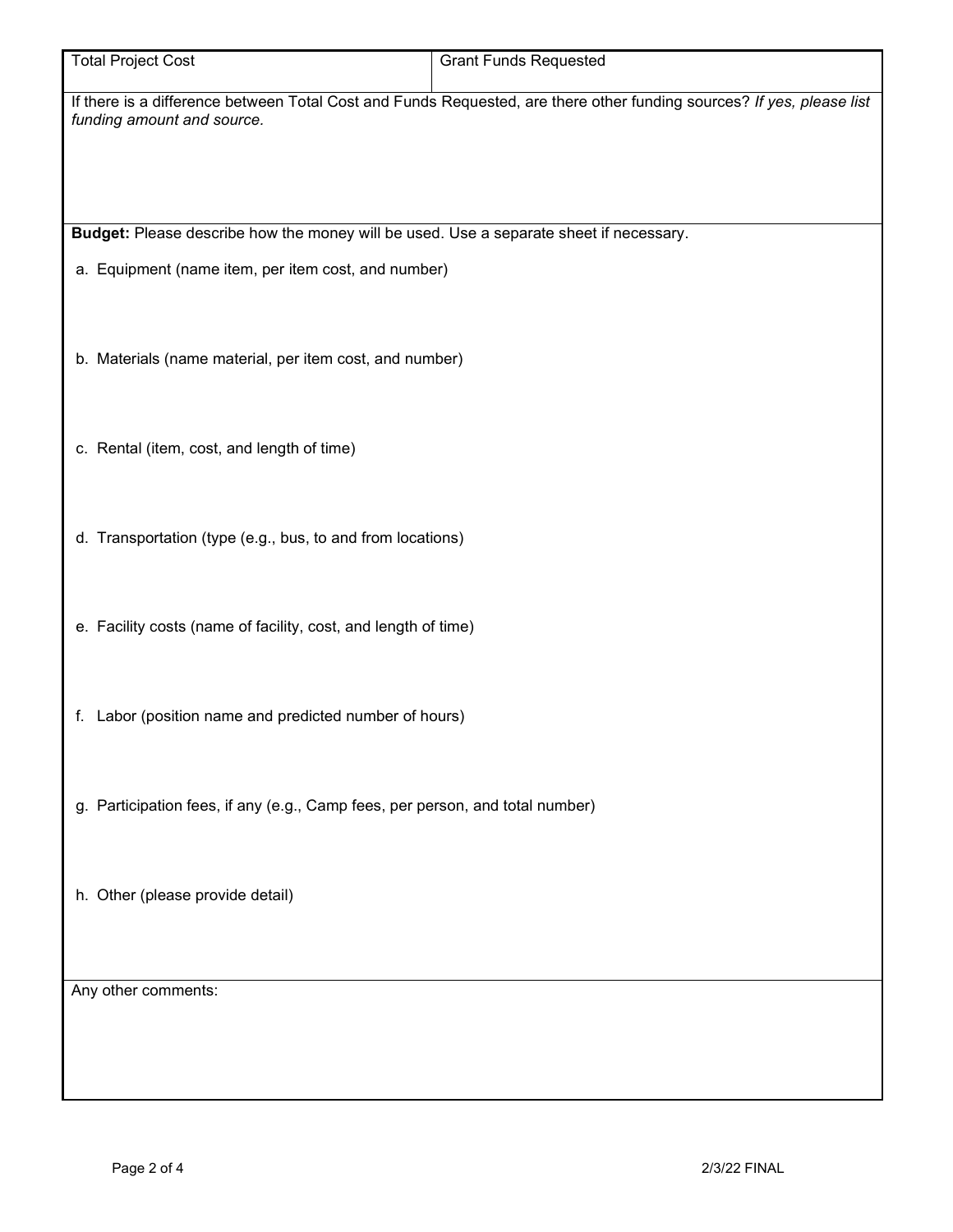| In the case that your project is not fully funded, would you accept a lower amount?<br>If your project is not selected for this grant, will it still go forward?                                                                                                                                                                                              | O Yes □ No<br>$\Box$ Yes $\Box$ No |  |  |  |
|---------------------------------------------------------------------------------------------------------------------------------------------------------------------------------------------------------------------------------------------------------------------------------------------------------------------------------------------------------------|------------------------------------|--|--|--|
| Evaluation Criteria The questions below reflect the criteria that will be used to evaluate proposed projects.<br>Successful grant applicants will be consistent with the PRWC and/or PWI Mission and Values or the SCOI values<br>and goals. More information at www.pwi.org/Stormwater or http://www.piercecountywa.gov/prwc Use only the space<br>provided. |                                    |  |  |  |
| 1. How does this project improve water quality, habitats, and/or environment?                                                                                                                                                                                                                                                                                 |                                    |  |  |  |
|                                                                                                                                                                                                                                                                                                                                                               |                                    |  |  |  |
|                                                                                                                                                                                                                                                                                                                                                               |                                    |  |  |  |
|                                                                                                                                                                                                                                                                                                                                                               |                                    |  |  |  |
|                                                                                                                                                                                                                                                                                                                                                               |                                    |  |  |  |
|                                                                                                                                                                                                                                                                                                                                                               |                                    |  |  |  |
| 2. How will this project be used to connect/engage with or educate the community?                                                                                                                                                                                                                                                                             |                                    |  |  |  |
|                                                                                                                                                                                                                                                                                                                                                               |                                    |  |  |  |
|                                                                                                                                                                                                                                                                                                                                                               |                                    |  |  |  |
|                                                                                                                                                                                                                                                                                                                                                               |                                    |  |  |  |
|                                                                                                                                                                                                                                                                                                                                                               |                                    |  |  |  |
|                                                                                                                                                                                                                                                                                                                                                               |                                    |  |  |  |
| 3. How will the project encourage more efficient use of energy, water or other natural resources?                                                                                                                                                                                                                                                             |                                    |  |  |  |
|                                                                                                                                                                                                                                                                                                                                                               |                                    |  |  |  |
|                                                                                                                                                                                                                                                                                                                                                               |                                    |  |  |  |
|                                                                                                                                                                                                                                                                                                                                                               |                                    |  |  |  |
|                                                                                                                                                                                                                                                                                                                                                               |                                    |  |  |  |
|                                                                                                                                                                                                                                                                                                                                                               |                                    |  |  |  |
| 4. How does the project benefit low-income communities, communities of color, and/or communities that are unfairly<br>impacted by environmental pollution/degradation?                                                                                                                                                                                        |                                    |  |  |  |
|                                                                                                                                                                                                                                                                                                                                                               |                                    |  |  |  |
|                                                                                                                                                                                                                                                                                                                                                               |                                    |  |  |  |
|                                                                                                                                                                                                                                                                                                                                                               |                                    |  |  |  |
|                                                                                                                                                                                                                                                                                                                                                               |                                    |  |  |  |
|                                                                                                                                                                                                                                                                                                                                                               |                                    |  |  |  |
| 5. How will the project leverage other funds, partners or resources?                                                                                                                                                                                                                                                                                          |                                    |  |  |  |
|                                                                                                                                                                                                                                                                                                                                                               |                                    |  |  |  |
|                                                                                                                                                                                                                                                                                                                                                               |                                    |  |  |  |
|                                                                                                                                                                                                                                                                                                                                                               |                                    |  |  |  |
|                                                                                                                                                                                                                                                                                                                                                               |                                    |  |  |  |
|                                                                                                                                                                                                                                                                                                                                                               |                                    |  |  |  |
|                                                                                                                                                                                                                                                                                                                                                               |                                    |  |  |  |
| <b>Applicant Signature</b>                                                                                                                                                                                                                                                                                                                                    | Date                               |  |  |  |

Print Name